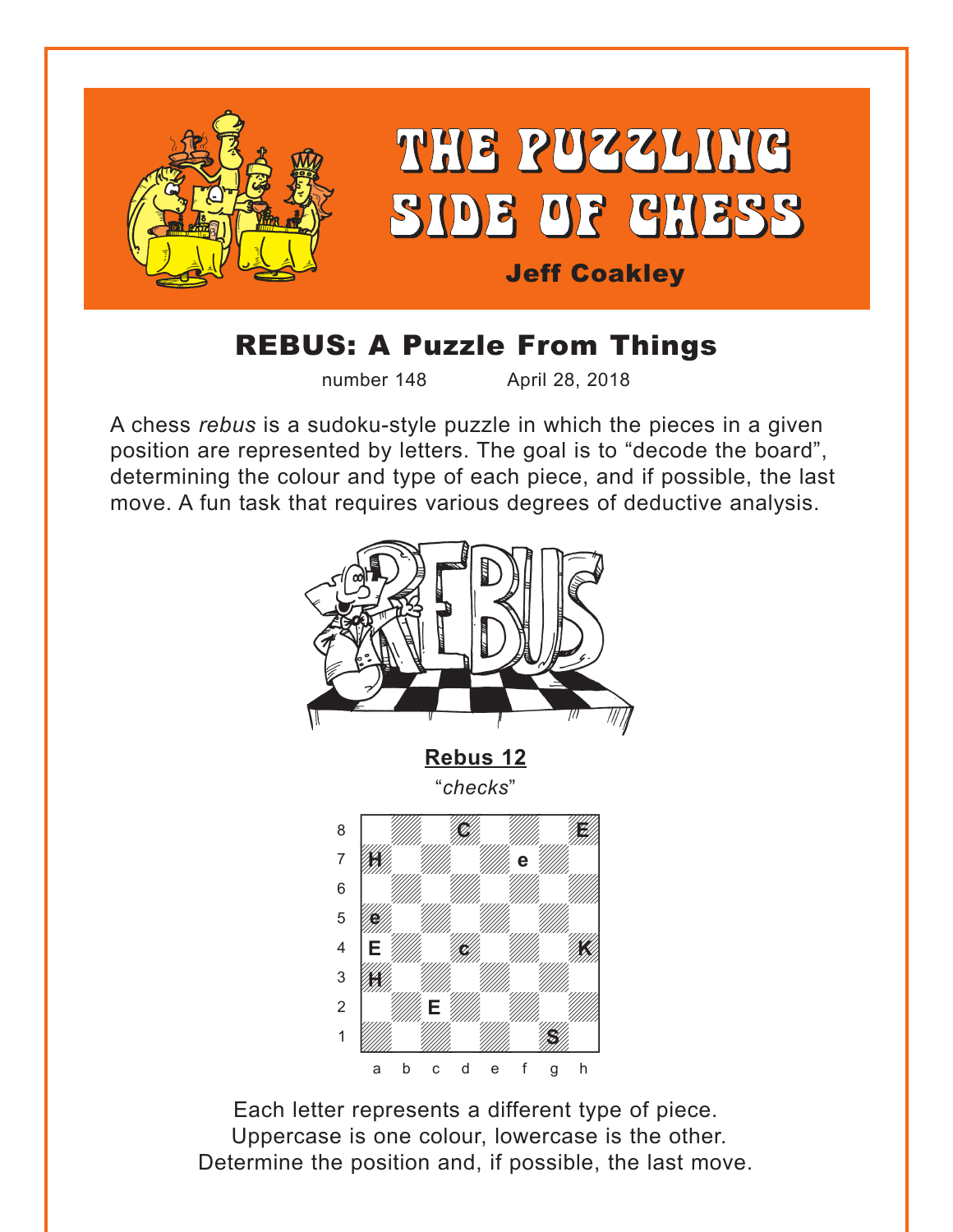<span id="page-1-0"></span>At the request of the organizers, the following rebus was specially composed by Andrey Frolkin and me for the *2017 Ukrainian Student Mathematics Olympiad*. Not too hard, but hopefully not too easy.



**[Rebus 13](#page-4-0)** "*Ukraina*"

Each letter represents a different type of piece. Uppercase is one colour, lowercase is the other. Determine the position and, if possible, the last move.

The word 'rebus' is derived from the Latin 'res', which means "thing". Language scholars would note that 'rebus' is the ablative plural case of this noun, which translates to the prepositional phrase "from things".

A rebus is thus a "puzzle from things". In its common form, the *things* are a row of images which depict a meaningful sentence. Can you see what the following rebus says?





In a chess rebus, the *things* are letters on squares. The goal is to convert them into a legal position. **I can see!**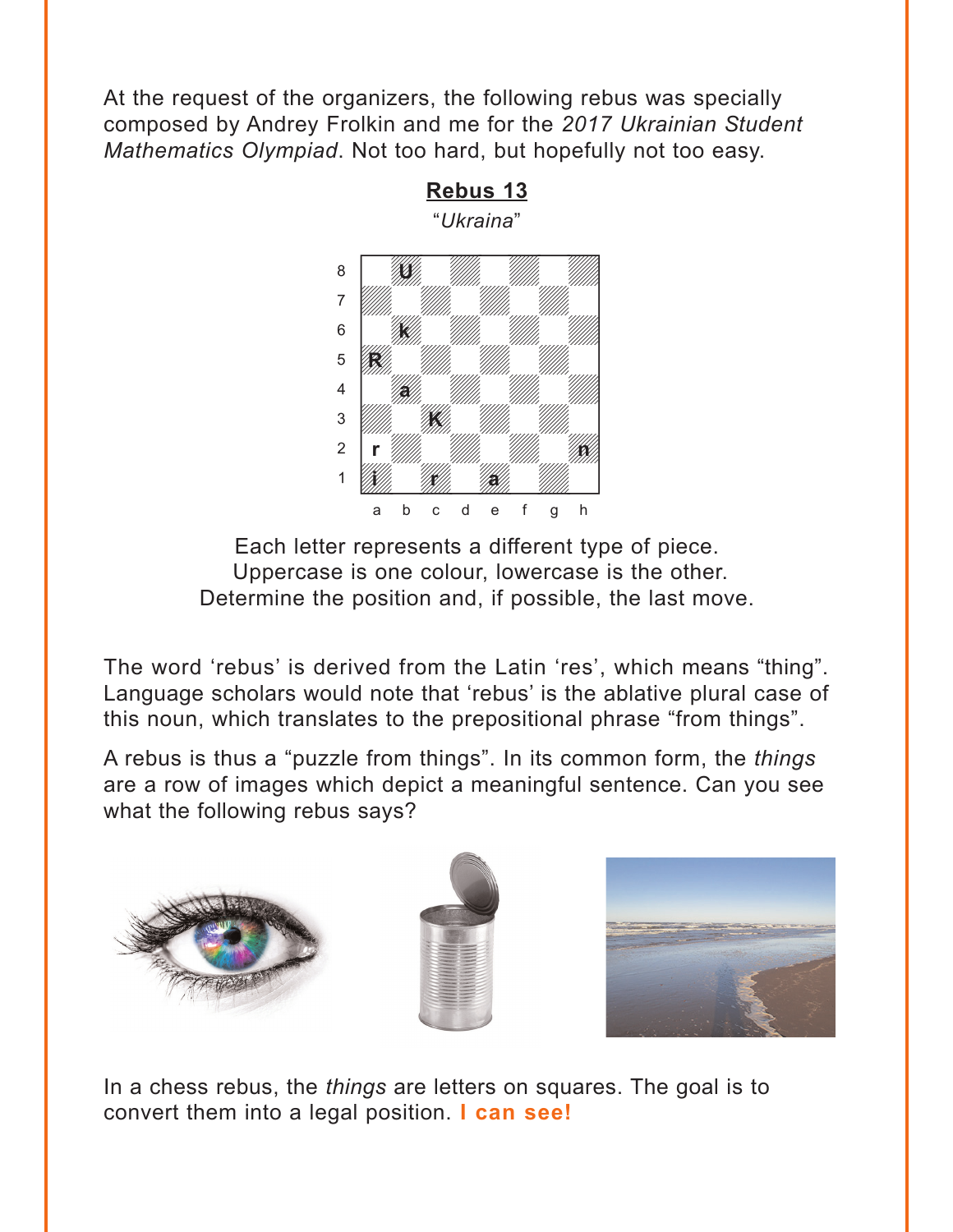<span id="page-2-0"></span>Our final puzzle is dedicated to Thomas Brand on the occasion of his 60th birthday (April 25). A leading authority on retrograde analysis, he is the current retro editor for *Die Schwalbe*, a German magazine devoted to chess problems.

With four potential king pairs, this rebus should present more of a challenge than the first two, even to experienced solvers.



Each letter represents a different type of piece. Uppercase is one colour, lowercase is the other. Determine the position and, if possible, the last move.

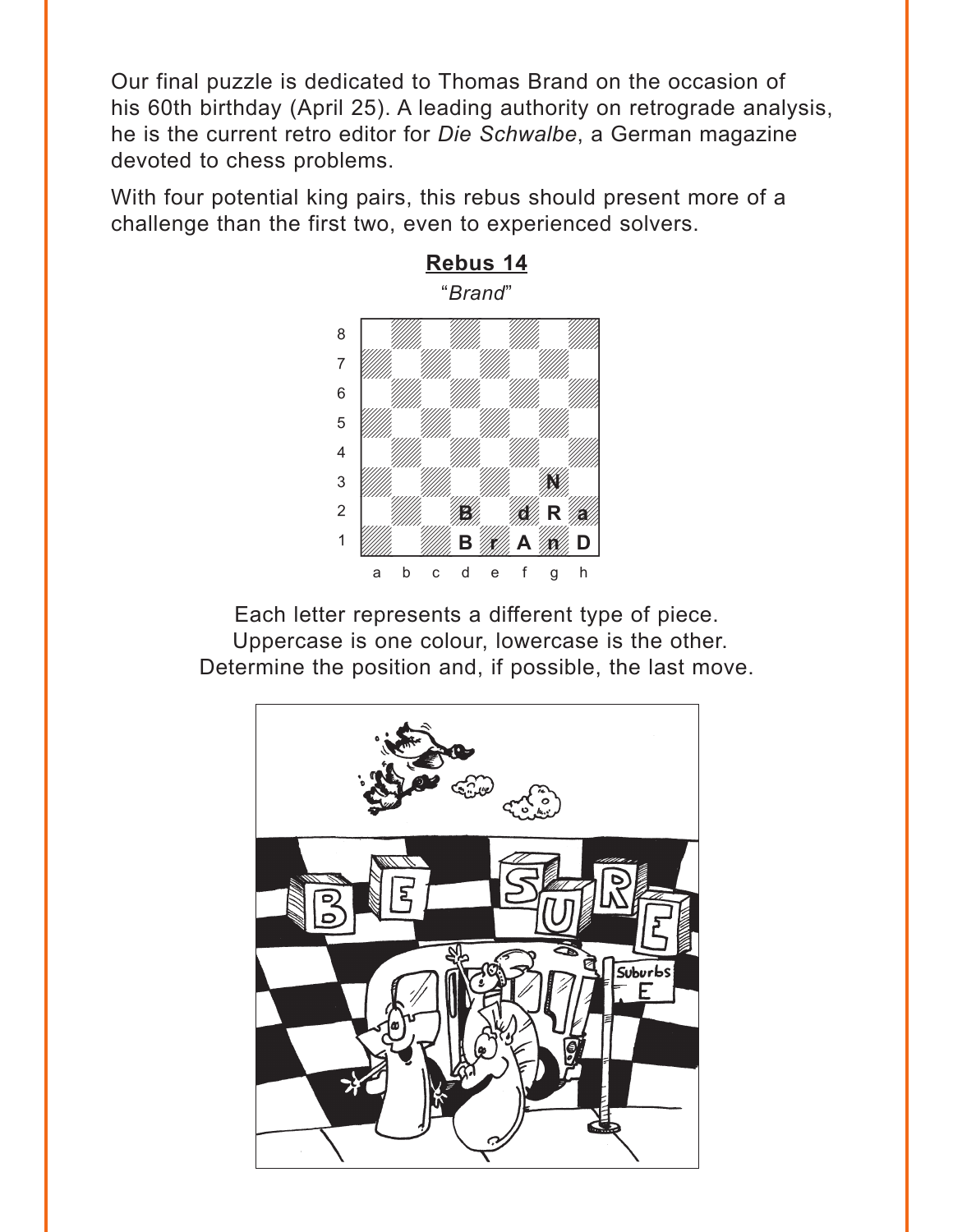## <span id="page-3-0"></span>**SOLUTIONS**

**PDF hyperlinks.** You can advance to the solution of any puzzle by clicking on the underlined title above the diagram. To return to the puzzle, click on the title above the solution diagram.



Solutions are given with *rebus notation*, an abbreviated method of describing logical deductions. The notation is mostly self-explanatory. See rebus 01 in column 133 for a detailed explanation.

```
C = \mathcal{B} Only letter with one uppercase, one lowercase.
E \neq \mathcal{B} \mathcal{A} (a5+, h8+) Both kings in check.
E \neq \hat{\triangle} (c2+, f7+) Both kings in check.
E \neq \hat{\mathbb{Z}} (h8) There is an E on the 8th rank.
E = \mathbb{E} (a4+) The rook on a4 is checking the king on d4.
S \neq \mathcal{B}(\mathcal{A}) (g1+) Impossible double check.
S \neq \hat{\mathbb{Z}} (b1) There is an S on the 1st rank.
S = \hat{\phi}H \neq \mathcal{B}(\mathcal{A}) (a7+) Impossible double check.
H = \hat{\pi}K \neq \frac{M}{Q} (h4+) Impossible double check.
K = \mathbb{Q}last move: ...b4xa3+ Only way to explain a check by the rook on a4. 
caps = black
```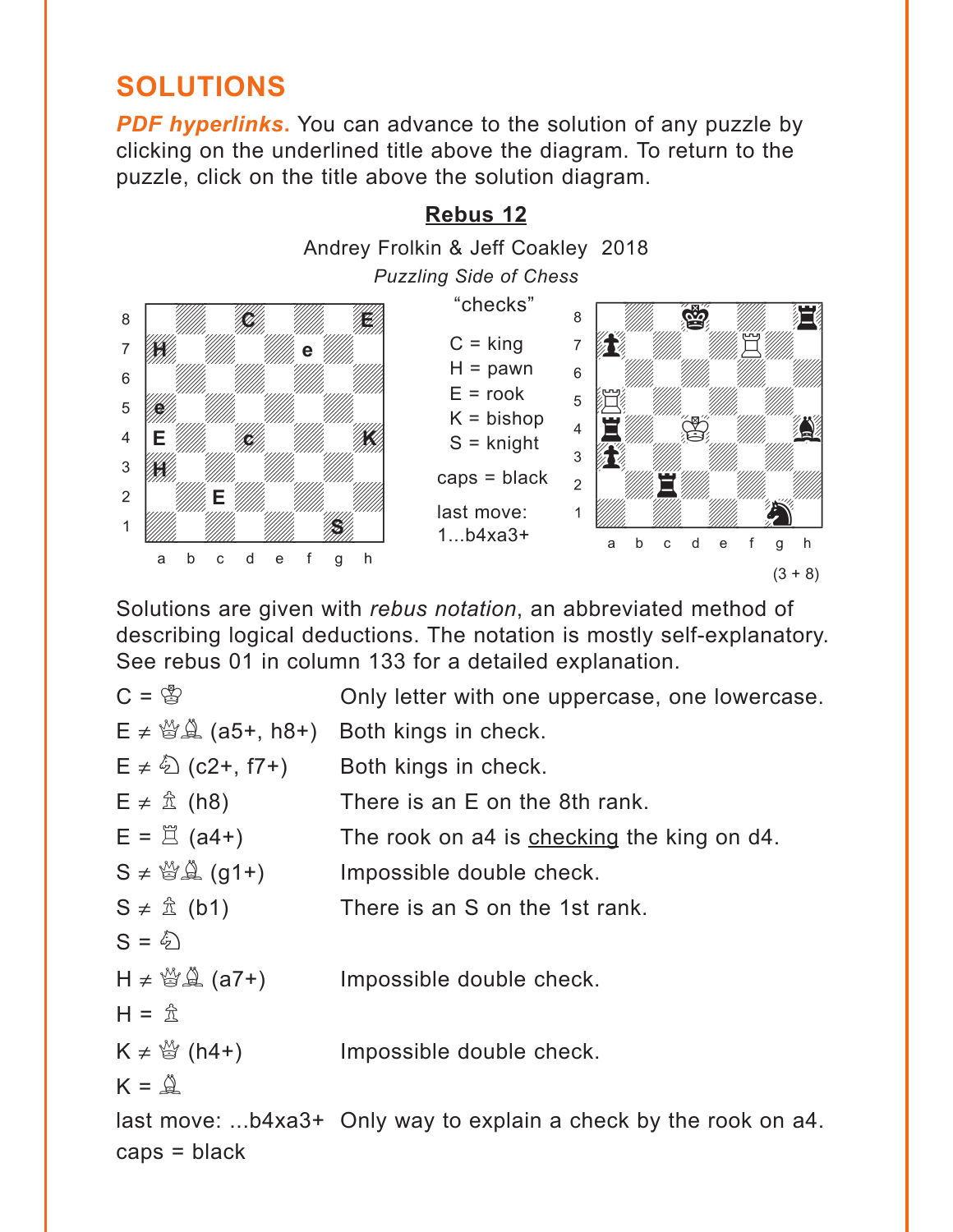## **[Rebus 13](#page-1-0)**

Andrey Frolkin & Jeff Coakley 2017 *Ukraine Student Mathematics Olympiad*

"*Ukraina*"

<span id="page-4-0"></span>

 $K = \mathcal{L}$  Only letter with one uppercase, one lowercase.

 $N = \hat{\mathbb{Z}}$  Only letter besides K not on 1st or 8th rank.

 $R = \mathbb{Z}$   $R \neq \mathbb{Q}$  (a5+, c1+) Both kings in check.

 $R \neq \hat{A}$  (a5+) Impossible check. The checking bishop could not move to a5 last turn.

 $R \neq \hat{\mathbb{Q}}$  (a2+) Impossible check. The checking knight could not move to a2 last turn.

The king on c3 is in check from the rook on c1.

 $A = \hat{\triangle}$   $A \neq \hat{\triangle} \hat{\triangle}$  (b4+, e1+) Impossible triple check.  $U = \mathbb{A}$   $U \neq \mathbb{B}$  (b8+) Both kings in check.  $I = \frac{M}{Q}$  Only remaining unassigned letter.

The king on c3 is in check from the queen on a1 and the rook on c1. This double check could only occur if the last move was ...b2xc1=R+. This pawn promotion means that the lowercase letters are the black pieces.

caps = white

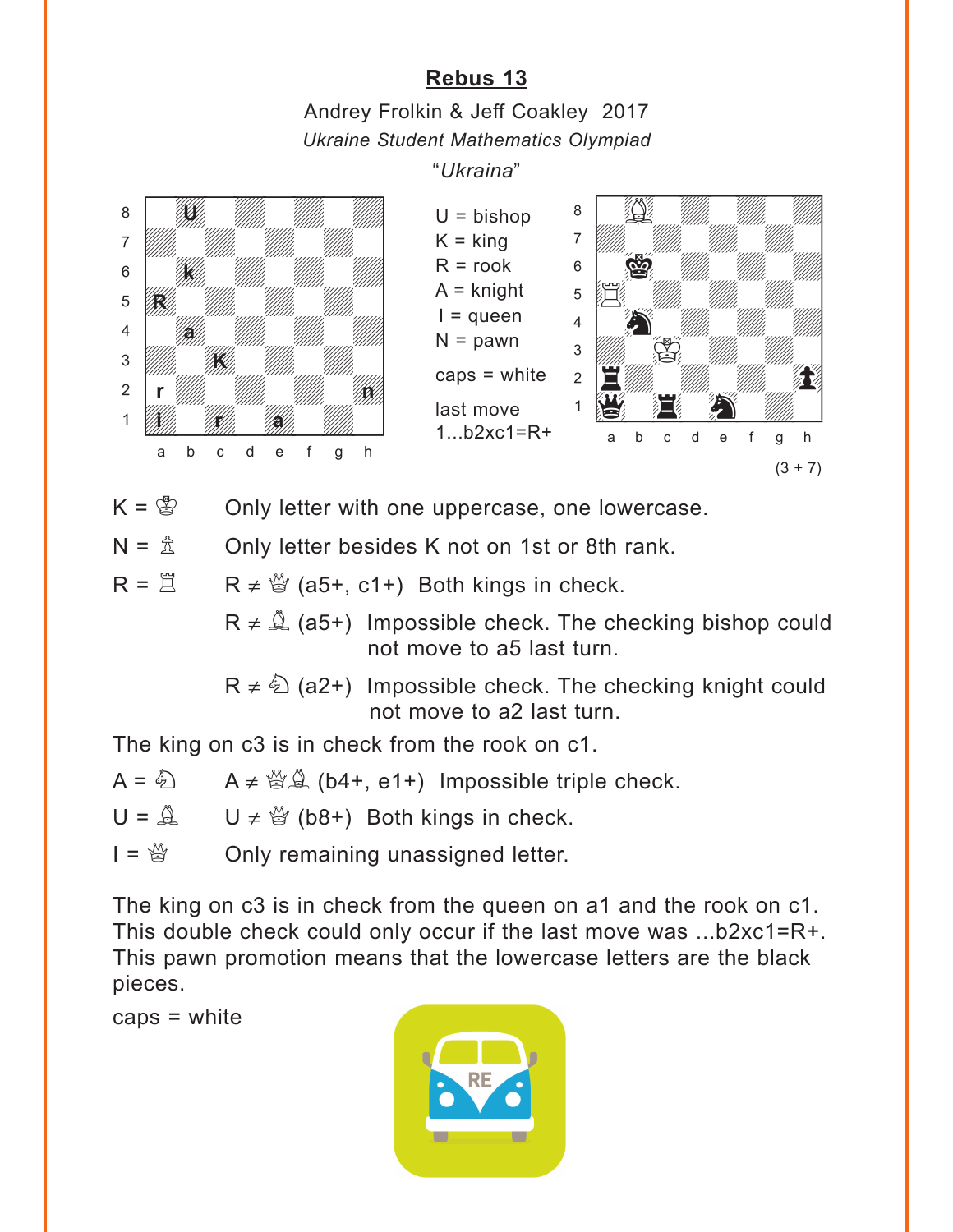**[Rebus 14](#page-2-0)** Andrey Frolkin & Jeff Coakley 2018 *Puzzling Side of Chess*

<span id="page-5-0"></span>

 $\mathcal{B} = (RAND)$  The letters with one uppercase, one lowercase.

 $\hat{\mathbb{I}} = \emptyset$  There are no pawns. All letters appear on 1st rank.

 $R \neq \overset{\circ}{\otimes}$  If  $R = \overset{\circ}{\otimes}$ 

 $A \neq \mathcal{B} \nsubseteq$  (f1+, h2+) Both kings in check.  $N \neq \mathcal{B} \nsubseteq$  (g1+) Impossible check.  $B \neq \frac{M}{Q}$  (d1+, d2+) Impossible double check.  $D = \frac{M}{Q}$  (f2+) Queen on f2 checks king on e1.  $B \neq \mathbb{Z}$  (d1+) Impossible double check.  $\mathbb{Z} = \emptyset$ ? Impossible to assign rook.  $A \neq \overset{\circ}{\mathbb{B}}$  If  $A = \overset{\circ}{\mathbb{B}}$  $D \neq \mathcal{B} \nsubseteq$  (f2+, h1+) Both kings in check.  $N \neq \mathcal{B}(\mathcal{G}1+)$  Impossible check.  $R \neq \mathcal{B} \nsubseteq$  (e1+, g2+) Both kings in check.  $\mathcal{L} \boxtimes \mathbb{Z} = ?$  Impossible to assign both queen and rook to B, the only remaining letter.  $D \neq \overset{\circ}{B}$  If  $D = \overset{\circ}{B}$  $A \neq \frac{M}{B}$  (f1+, h2+) Both kings in check.  $N \neq \mathcal{B}(\mathcal{G}1+)$  Impossible check.  $R \neq \mathbb{Z}$  (g2+) Impossible check.  $B = \Xi$  (d2+) Rook on d2 checks king on f2.  $R \neq \frac{M}{Q}$  (g2+) Impossible double check.  $\mathbb{S} = \emptyset$ ? Impossible to assign queen.